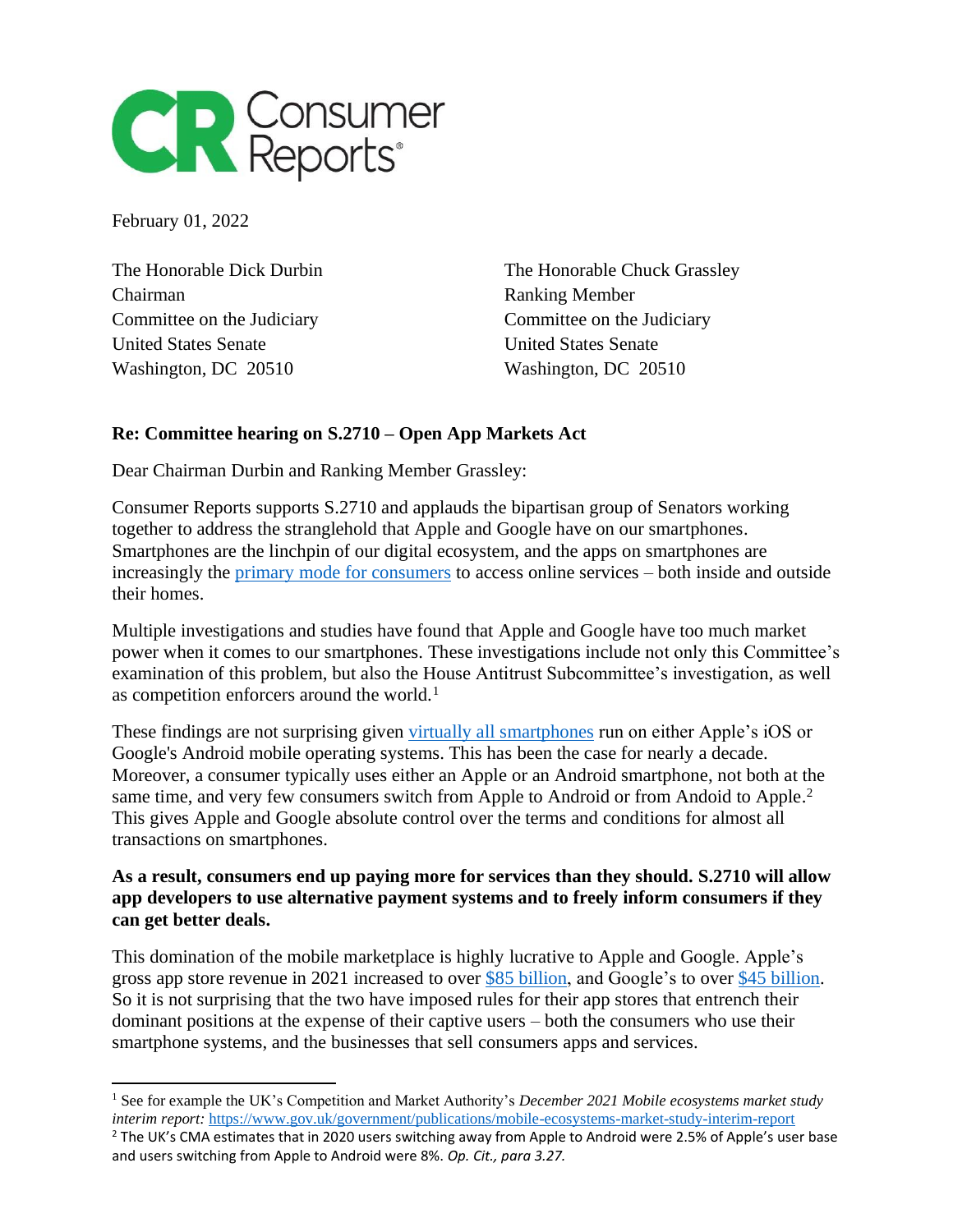One example of this unchecked power is that Apple and Google prohibit payment solutions in their app stores other than their own. This enables them to charge a [15% to 30% service fee](https://www.wsj.com/articles/google-to-lower-service-fee-for-play-store-app-developers-11615907010?st=ofpz9mgk28jmick&reflink=desktopwebshare_permalink) on sales through their app stores, and on an ongoing basis on digital sales via apps.

Consumers face higher prices when part or all of these fees are passed on to us. Paying this higher price is not a choice that consumers actively make. They often aren't even aware that they can buy the same service for a lower price, or with added benefits, outside the app store. That's because Apple and Google explicitly prohibit app developers from freely communicating this fact to consumers.

The Open App Markets Act will prohibit Apple and Google from mandating payment exclusivity, and will introduce competition in payment systems. It will also allow app developers to freely inform consumers if they can get a better deal, by prohibiting interference with legitimate business communications.

### **Third-party apps are not able to compete on a level playing field. S.2710 will require nondiscrimination, and will prohibit Apple and Google from using confidential marketplace data to undercut retail competitors.**

But the problems don't stop there. Apple and Google's own apps are often set as the default choice. Their own apps don't have to pay the 30% commission, and they may get preferential ranking in app store search results. Third-party apps are artificially disadvantaged. Consumers might not end up buying or using the app that best serves their needs.

That's why we need fair market rules to ensure that third-party apps can compete on fair terms with Apple and Google's own apps. The Open App Market Act's provisions requiring nondiscrimination and prohibiting the use of confidential marketplace data to compete in the retail market would help do exactly that, and enable more innovation and choice for customers.

These fair market rules will restrict self-preferencing for Apple's or Google's own apps in store search results, and will allow consumers to more easily set third party apps as defaults for key functions like email, search and smart voice assistants. Third-party apps will also have equivalent access and interoperability with the underlying mobile operating systems and mobile device functions, like payment chips and Bluetooth capabilities, to Apple and Google's own apps. This would enable businesses other than Apple and Google to innovate freely on smartphones, leading to more innovation by all companies – big and small – to the benefit of consumers.

# **The bill proposes targeted solutions and includes provisions to safeguard user security and privacy.**

The Open App Markets Act narrowly targets policy intervention at the app marketplace, and proposes fair market rules that will benefit consumers. These targeted solutions strike the right balance between introducing more competition on smartphones and preserving Apple and Google's own incentives to keep developing their mobile ecosystems.

Importantly, Apple and Google would not be in violation of the Open App Markets Act if they are taking actions to protect user privacy, security or digital safety or to prevent spam or fraud. This means that nothing in the bill prohibits Apple from introducing new and innovative ways to ensure user safety for apps distributed via third party app stores. These less restrictive alternatives that enable more competition exist. These solutions fall between the current Apple